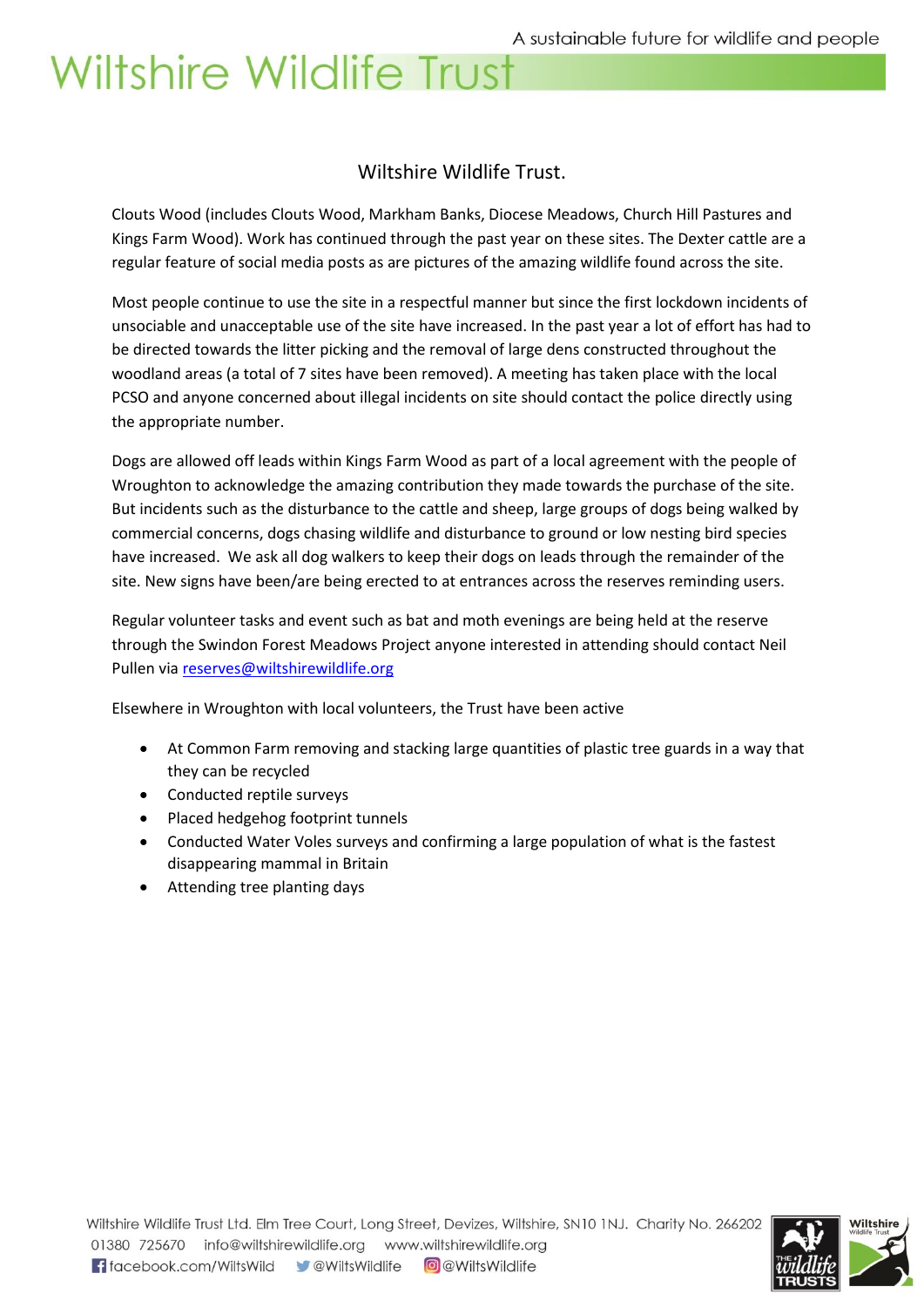#### Restore the Ray Project-Blackhorse Farm

This project is due to be jointly funding by the Rivers and Wetland Community Days Fund from Wessex Water and Community Infrastructure Levy funding from local development.

The River Ray which runs through Blackhorse Farm in Wroughton was classified as 'Poor' under the 2019 WFD cycle, failing to meet Good Ecological Standard due to physical modification and point source pollution. This project aims to complete multiple river restoration and enhancement works to target these failings.

The Wiltshire Wildlife Trust completed an initial feasibility study for restoration opportunities across the site in March 2021. This study increased community engagement and informed our designs for the current phase of the project. Proposed interventions include:

- Introduction of up to 15 woody debris structures to introduce habitat, flow diversity and trap sediment, volunteer delivered.
- 60 metres of bank regrading, creating space for native marginal habitat.
- Construction of up to 5 ponds/wetland scrapes to improve habitat diversity and flood water storage.
- Creation of a gravel access point at an area of high use to allow the public and dogs to enjoy the river while reducing bank erosion and sediment ingression.

Locations for the proposed interventions are depicted in figures 1 and 2

Alongside the practical restoration aspects the Restore the Ray project seeks to increase community involvement with, and interest in, the site as a whole. Likewise, we are aiming to engage with pupils at the nearby Junior and Secondary schools to support their learning in natural river processes as part of Geography lessons, and wildlife conservation and ecology as part of Biology.

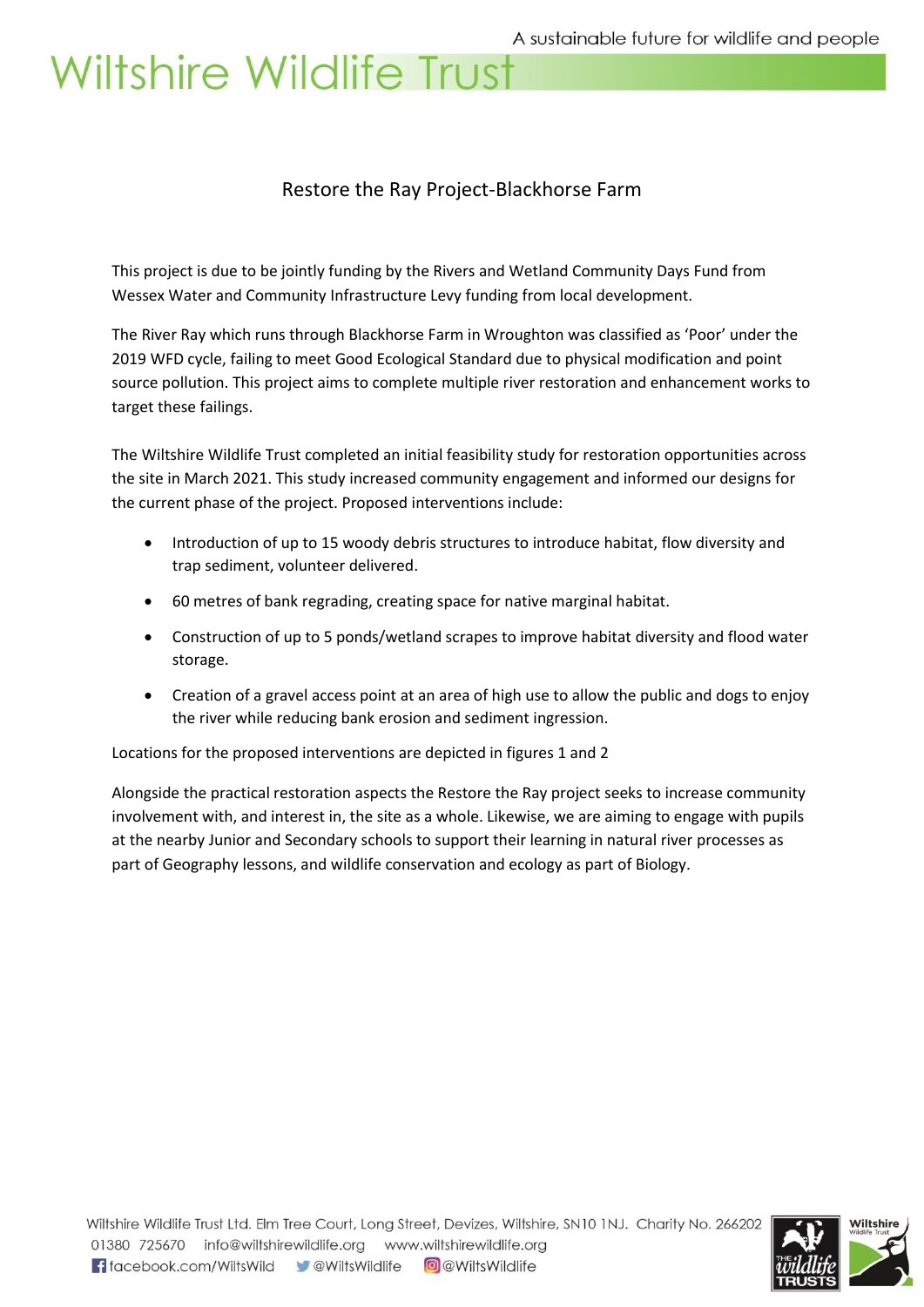

Wiltshire Wildlife Trust Ltd. Elm Tree Court, Long Street, Devizes, Wiltshire, SN10 1NJ. Charity No. 266202 01380 725670 info@wiltshirewildlife.org www.wiltshirewildlife.org f facebook.com/WiltsWild v @WiltsWildlife **O** @WiltsWildlife